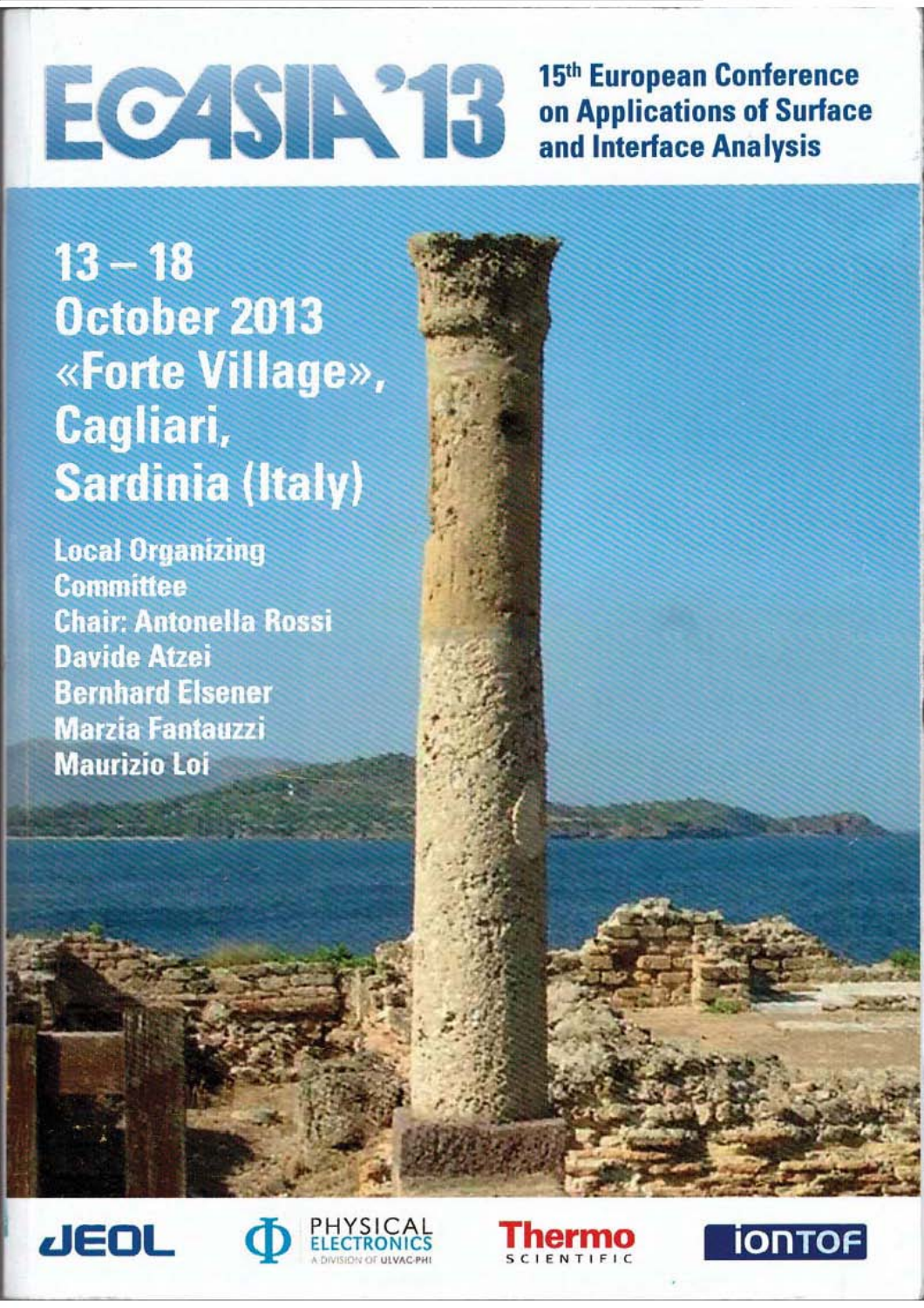

15th European Conference on Applications of Surface and Interface Analysis

 $13<sup>th</sup> - 18<sup>th</sup>$  October 2013

Conference Venue

Forte Village, Pula Cagliari, Sardinia, Italy

## Impressum

Dipartimento di Scienzc Chimichc e Geologiche Università di Cagliari, Sardinia, Italy Edited by A. Rossi and B. Elsener

Print ISBN: 978-88-907670-0-5

Printing and Binding: GRAFICHE GHIANI, 09023 Monastir, Cagliari, Italy

Cover Design: Erika Schmid, epsilondesign, Rüschlikon, Switzerland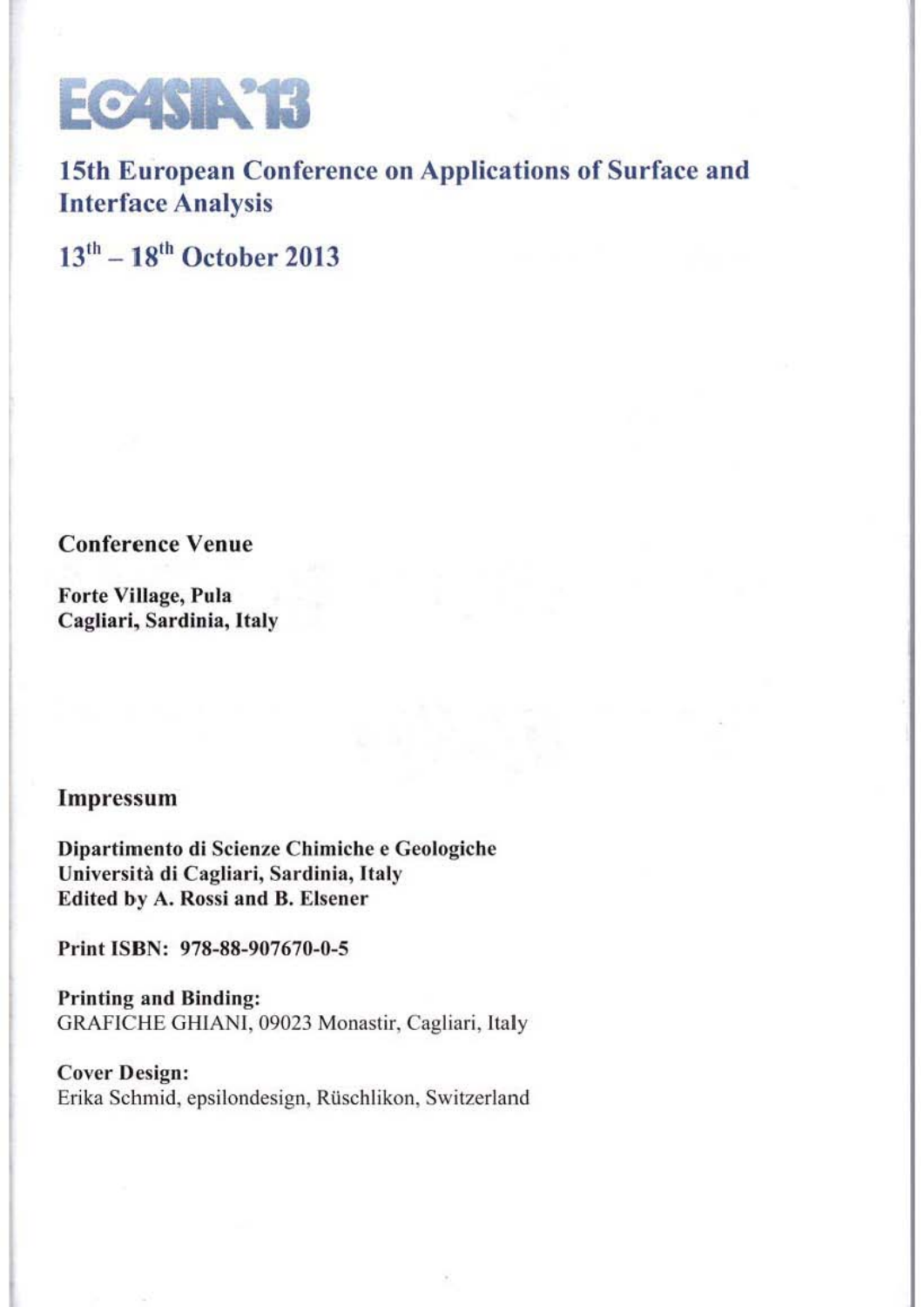### Spectroscopic characterization of Phoenician-Punic coins

M. Peana,<sup>1\*</sup> S. Medici,<sup>1</sup> M.A. Zoroddu<sup>1</sup>, A. Brunetti,<sup>2</sup> S. Enzo,<sup>1</sup> P. Bartoloni,<sup>3</sup> M.L. Ganadu<sup>3</sup>

Department of Chemistry and Pharmacy, Via Vienna n. 2, 07100 Sassari

<sup>2</sup>Department of Political Sciences, Communication Sciences and Information Engineering, Piazza Università,

07100 Sassari

<sup>3</sup>Department of Hystory, Human Sciences and Education, Via Zanfarino n. 62, 07100 Sassari

Corresponding author: peana@uniss.it

#### 1. Introduction

Phoenician and Sardinia hosted many Punic communities, as integrated forms of pacific cohabitation with the Lebanese merchants or actual colonies for the exploitation of the rich mines and wealthy coastal emporia under the Carthaginians (750-250 B.C.). One of their most important settlements is that of Mount Sirai, in the south west of the island, whose excavation revealed a complex structure of the site and allowed the discovery of excellent finds, as steles, everyday-life objects and tools, grave goods, amulets and coins. Punic coins were made by gold, electrum or, more commonly, by bronze. The first coin mintage from Carthage dates back to the IV century B.C. Whether the mintage was exclusive to Carthage or permitted outside the city too is still a matter of debate.

There is the possibility that mintages were allowed in Sardinia (320-238 B.C. as well as in 216), in Spain (237-209 B.C.) and Southern Italy (216-203 B.C.).

We have analyzed ten of these bronze coins (Fig. 1) to unveil the secrets of their mintage, origins and inner structure.

Some traditional spectroscopic techniques such as X-ray diffraction (XRD) and fluorescence (XRF) have been used for this purpose, allowing us to learn about their mineral content (XRD) and elemental composition (XRF) [1,2]. Here we report about these findings.



Figure 1: Bronze coins in our study

#### 2. Results

The ten coin studied feature a head of the Tanit Goddess looking leftwards on the obverse, and a horse on the reverse.

XRD analysis (Fig. 2) showed they are composed by bronze (a copper-rich alloy), with the presence of Cuprite (copper(I) oxide, Cu<sub>2</sub>O) and 10% of Sphalerite (a mixed sulfide of zinc and iron). The Rietveld fit allows a careful evaluation of the lattice parameter of the FCC Cu-based phase.



Fluorescence spectra (XRF), on the other hand, gave information about the elemental constitution of the coins. In this way we found out that copper is the main component, but also that tin, arsenic (or lead), zinc, iron and nickel are present in the alloy.

The coin patina is mainly made of copper oxide phases, like Cuprite (Cu<sub>2</sub>O) and Tenorite (CuO). Sphelerite and Paracatamite are also present, together with mixed copper and zinc chlorides. Very likely, the formation of Paratacamite is due to the presence of chlorides in the nearby environment. The presence of ZnS, instead, may be traced back to the ancient metal extraction procedure.

After scratching this layer off, the contribution of the Cu-based bronze phase increases, while that of Cuprite decreases. Traces of Sphalerite are still observable, as shown by XRD analysis.

#### 3. Conclusions

Taking pure Copper as the reference, from lattice parameter expansion we have estimated the Tin content (Vegard's law) of these bronze coins, which varies between 2 and 6 %. This implies that the coins here examined are not belonging to one specific mintage.

Such a hypothesis is also supported by the different weight of the coins, together with the different head fashion of the Tanit Goddess and horses represented on both coin sides.

#### **References**

- [1] Carter, Giles F., "Analysis of Copper and Brass Coins of the Early Roman Empire", Science, 151  $(1966): 196-97.$
- [2] Calliari, I., M. Magrini, A. Zambon, P. Guerriero, and R. Martini, "Microstructural and Compositional Characterization of Roman Coins", X-ray Spectrometry (1999): 86-90.